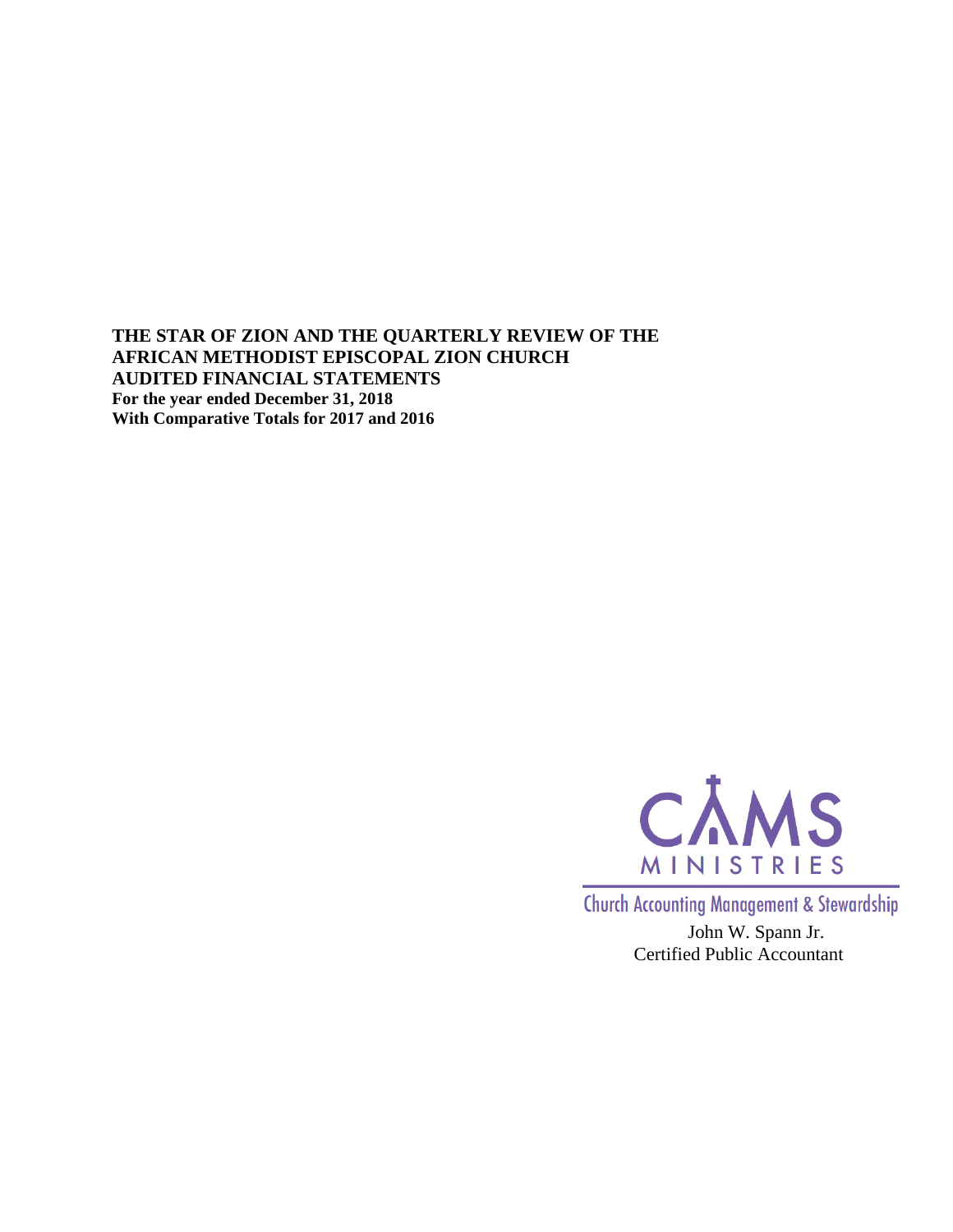## **THE STAR OF ZION AND THE QUARTERLY REVIEW OF THE AFRICAN METHODIST EPISCOPAL ZION CHURCH TABLE OF CONTENTS**

Year Ended December 31, 2018 (With Comparative Totals for 2017 and 2016)

# **Page(s)**

| <b>Audited Financial Statements:</b> |  |
|--------------------------------------|--|
|                                      |  |
|                                      |  |
|                                      |  |
|                                      |  |
|                                      |  |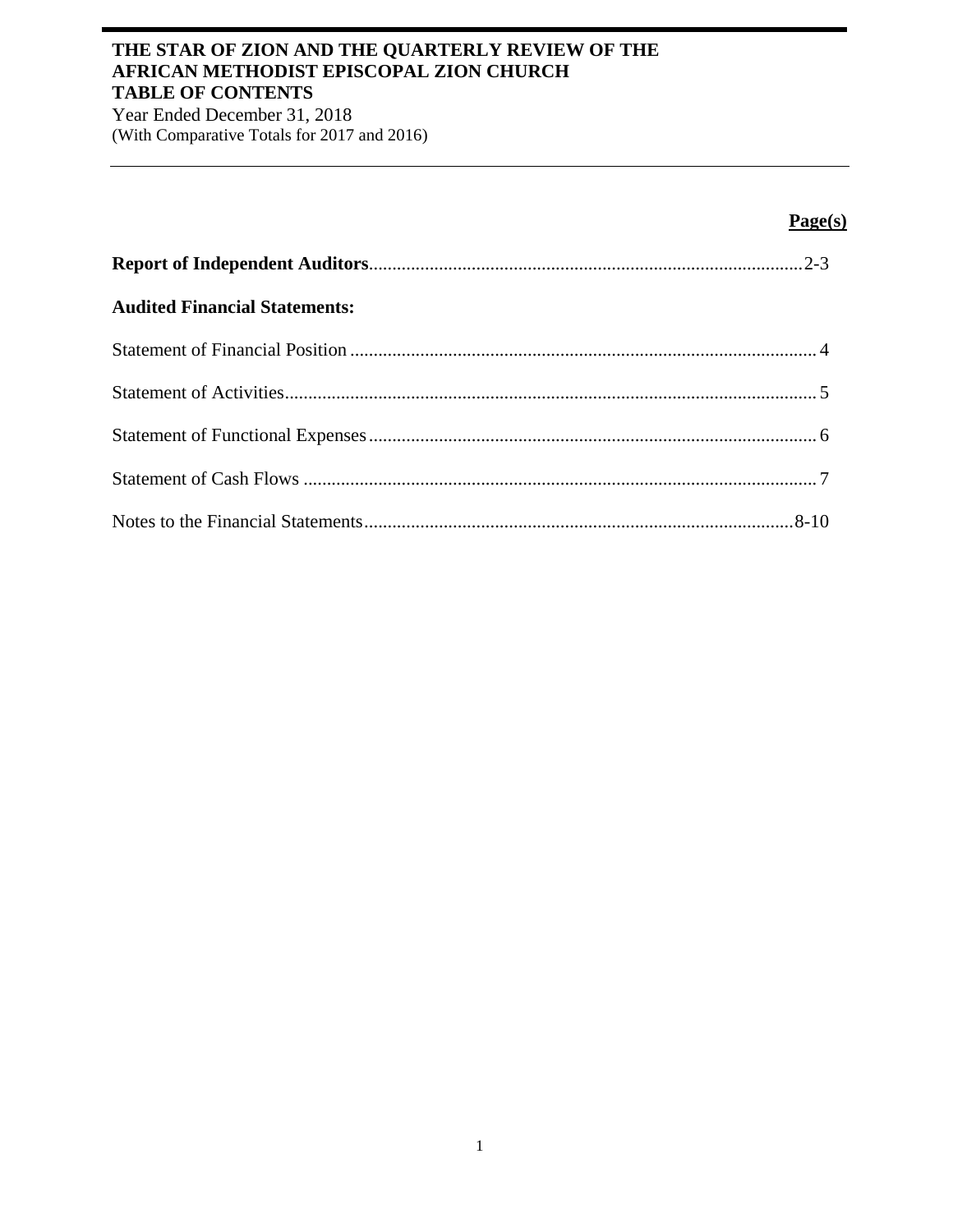

# J. Welton Spann Jr. Certified Public Accountant

PO Box 16880 Charlotte NC 28297 704.577.7341 Phone 866.838.4912 Fax

### **Report of Independent Auditors**

**Board of Communication Audit Committee: THE STAR OF ZION AND THE QUARTERLY REVIEW OF THE AFRICAN METHODIST EPISCOPAL ZION CHURCH** Charlotte, North Carolina

#### *Report on the Financial Statements*

We have audited the accompanying statements of THE STAR OF ZION AND THE QUARTERLY REVIEW of the African Methodist Episcopal Zion Church (SOZ&QR), which comprise statements of financial position as of December 31, 2018, 2017 and 2016 and the related statements of activities, functional expenses and cash flows for the years then ended, and the related notes to the financial statements.

## *Management's Responsibility for the Financial Statements*

Management is responsible for the preparation and fair presentation of these financial statements in accordance with accounting principles generally accepted in the United States of America; this includes the design, implementation, and maintenance of internal control relevant to the preparation and fair presentation of financial statements that are free from material misstatement, whether due to fraud or error.

#### *Auditor'sResponsibility*

Our responsibility is to express an opinion on these financial statements based on our audits. We conducted our audits in accordance with auditing standards generally accepted in the United States of America. Those standards require that we plan and perform the audit to obtain reasonable assurance about whether the financial statements are free of material misstatement.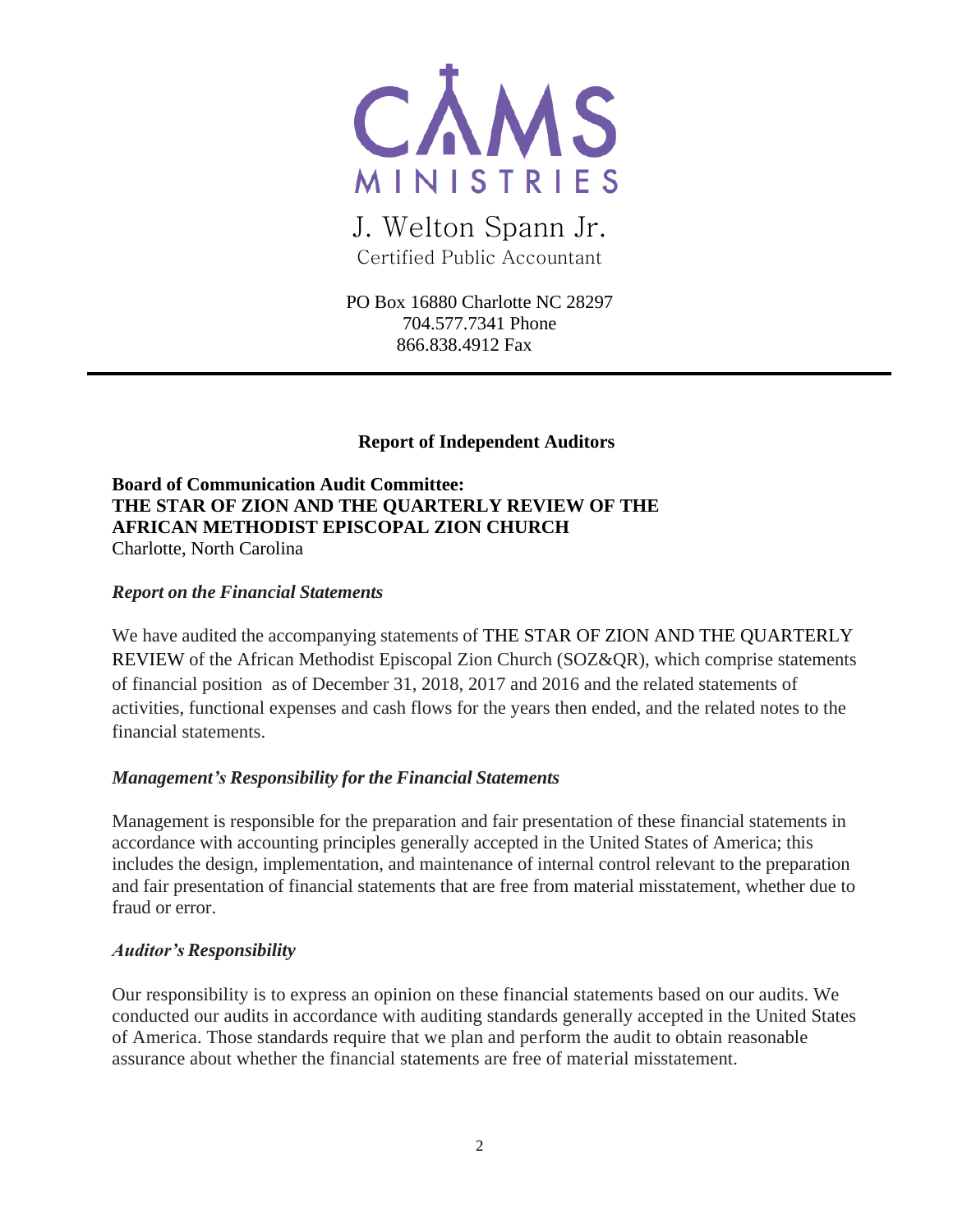An audit involves performing procedures to obtain audit evidence about the amounts and disclosures in the financial statements. The procedures selected depend on the auditor's judgment, including the assessment of the risks of material misstatement of the financial statements, whether due to fraud or error. In making those risk assessments; the auditor considers internal control relevant to the SOZ&QR's preparation and fair presentation of the financial statements in order to design audit procedures that are appropriate in the circumstances, but not for the purpose of expressing an opinion on the effectiveness of the SOZ&QR's internal control. Accordingly, we express no such opinion. An audit also includes evaluating the appropriateness of accounting policies used and the reasonableness of significant accounting estimates made by management as well as evaluating the overall presentation of the financial statements. We believe that the audit evidence we have obtained is sufficient and appropriate to provide a basis for our opinion.

#### *Opinion*

In our opinion, the financial statements referred to above present fairly, in all material respects, the financial position of **THE STAR OF ZION AND THE QUARTERLY REVIEW** as of December 31, 2018, 2017 and 2016, and related statement of activities, functional expenses and cash flows for the years then ended, in accordance with accounting principles generally accepted in the United States of America.

John W. Spanon Jr. C.P.A.

CAMS Ministries John W. Spann Jr. C.P.A. Charlotte, North Carolina June 8, 2019